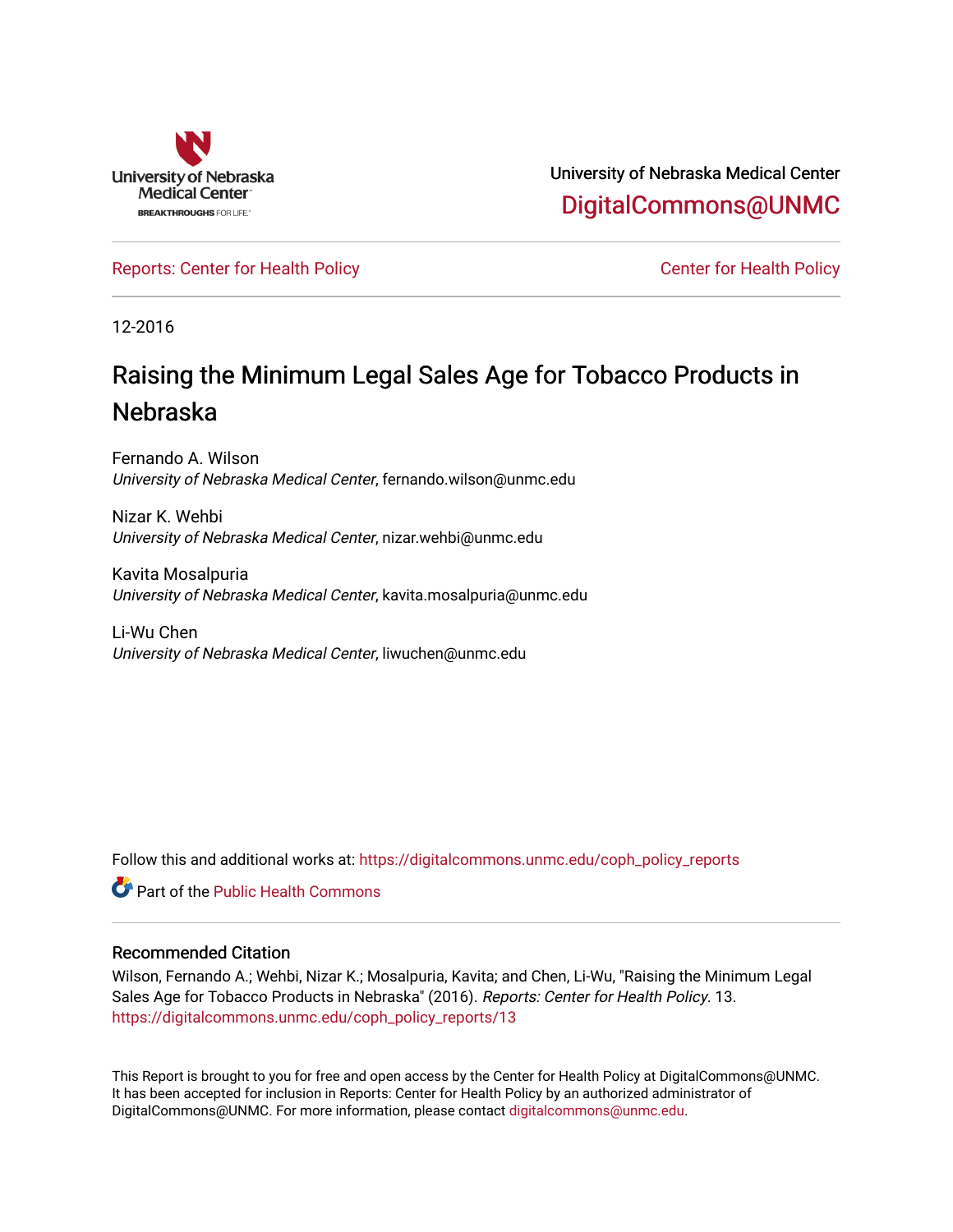

# FACT SHEET

### **Raising the Minimum Legal Sales Age for Tobacco Products in Nebraska**

#### Center for Health Policy

**Mission:** The Center for Health Policy evaluates policies and conducts research to improve population health and the efficiency and effectiveness of the healthcare system in Nebraska and the United States. UNMC Center of Health Policy

984350 Nebraska Medical Center Omaha, NE 68198-4350 http://www.unmc.edu/publichealth/chp/  **Fernando A. Wilson, PhD** December 2016  **Nizar K. Wehbi, MD Kavita Mosalpuria, MHA Li-Wu Chen, PhD**

#### *Background*

An increasing number of state and local governments have raised the minimum legal sales age (MLSA) for tobacco products in recent years.<sup>1,2</sup> Currently, two states (Hawaii and California) and nearly 200 municipalities in other states have increased their MLSA to  $21<sup>3</sup>$  These include 18 cities and towns in the neighboring states of Kansas and Missouri, such as Kansas City.<sup>3</sup> Alaska, Alabama, New Jersey, and Utah have a MLSA of  $19<sup>1</sup>$  Although Nebraska prohibits the sale of tobacco products to persons under the age of 18, prior studies suggest that raising the age to 21 may have an impact on youth smoking. For example, Needham, Massachusetts, was the first municipality to increase the legal age to  $21<sup>1</sup>$ Studies on the impact of this policy are limited, but show a substantial impact on smoking among those younger than 18. Increasing the MLSA reduces opportunities by youth to acquire cigarettes through social networks. For example, one study reported that 59% of 18 and 19 year olds are asked to purchase cigarettes by youth. $4$  As a result of increasing the MLSA, smoking rates in Needham high schools decreased by 47%.<sup>5</sup> Another study using a dynamic simulation model predicted that increasing the MLSA to 21 would reduce smoking among 15-17 year olds by over 50%—a greater reduction than doubling the price of cigarettes. $6$ Other research using simulation predicted a similar impact on smoking among 18 to 20 year olds.<sup>7</sup>

#### *Age of Initiation Among Smokers*

We used data from the 2014 National Survey on Drug Use and Health (NSDUH) to examine the average age smokers begin using cigarettes. The NSDUH is an annual national survey of individuals

#### Table 1. Average age in years when cigarette smokers first tried and regularly smoked cigarettes, 2014 NSDUH

|                                                   | Average age in years    |                   |
|---------------------------------------------------|-------------------------|-------------------|
| Age group                                         | <b>Tried cigarettes</b> | Smoked cigarettes |
|                                                   |                         | every day         |
| 12-17 years old                                   | 13.4                    | 14.0              |
| $18 +$ years old                                  | 16.2                    | 18.3              |
| MODULL Nettened Original an Direct Lee and Health |                         |                   |

NSDUH, National Survey on Drug Use and Health

aged 12 and older.<sup>8</sup> Our analysis suggests that the average adult smoker first tried cigarettes at age 16, but began smoking every day starting at 18 years old (Table 1). Unfortunately, these data are not publicly available for the state of Nebraska.

#### Figure 1. Percentage of males and females who are current smokers by age, 2013-2015 BRFSS



BRFSS, Behavioral Risk Factor Surveillance System

#### *Raising the MLSA in Nebraska*

Data for Nebraska obtained from the 2013-2015 Behavioral Risk Factor Surveillance System (BRFSS) are presented in Figure 1. The BRFSS provides annual health-related survey data for adults at the state level.<sup>9</sup> Among males, the percentage reporting that they are currently smoking ranges from 8.5% at age 18 to 21.7% at age 20; for females, the percentage increases to 15.0% by age 20. Overall, raising the MLSA to 21 years old would restrict cigarette sales for 9,720 current smokers aged 18 to 20.